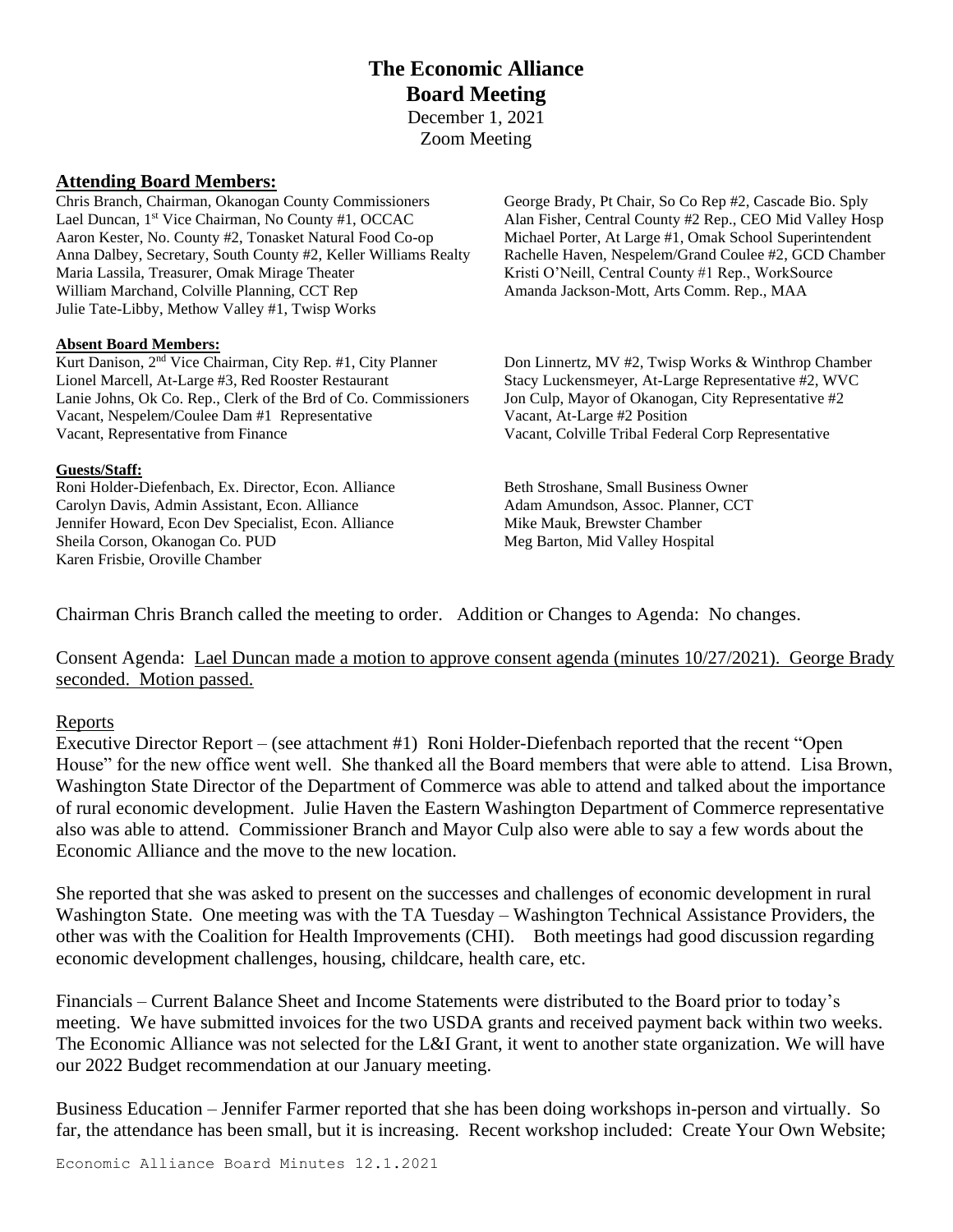Create an Etsy Shop; Facebook for Your Business; and Social Media 101. Upcoming workshops will include Time Management 101; Creating You Own Etsy shop; Creating an Ecommerce Site on Shopify; and Creating Your Own Website Using WordPress. These are scheduled for Tuesdays, from 9:00 a.m. to about noon. If anyone has any suggestions for topics of workshop, please let us know. All classes are free of charge. Roni Holder-Diefenbach reported that things are a little different than originally planned because of Covid. People are still worried about meeting in person. She also asked what type of training opportunities are job seekers and employers looking for?

Infrastructure Committee -- Roni Holder-Diefenbach reported that she sent out a Doodle Poll to the committee to see when the best time to meeting in January would be. This will be to review and make changes to the application. She hopes to bring something back to the Board in March and then have the next prioritization of projects in June.

Abandoned/Vacant Building Sub-Committee – The committee will meet again on December 30 via Zoom and will again discuss what can be done about some of the vacant/abandoned buildings/houses in our county. Beth Stroshane would like an invite.

## Motions

Board members whose terms will expire in 2021: Kristi O'Niell, Central County #1 William Marchand, CCT Representative Anna Dalbey, South County #2 Julie Tate-Libby, Methow Valley #1 Chris Branch, County Commissioner Representative #1

Lael Duncan made a motion to approve the list of Board members as presented for a two-year term. Aaron Kester seconded. Motion passed.

Officers for the Economic Alliance (Executive Committee) are: Lael Duncan, Chairman George Brady, Secretary Kurt Danison, 1<sup>st</sup> Vice Chairman Maria Lassila, Treasurer Anna Dalbey, 2nd Vice Chairman Chris Branch, Past Chairman

Allan Fisher made a motion to seat the Economic Alliance officers as presented. Anna Dalby seconded. Motion passed.

The Economic Alliance also has several vacant positions on the Board currently: Colville Tribal Federal Corporation Representative Nespelem/Coulee Dam #1 Representative Community Finance Representative At Large Position Representative

Anna Dalby is working on securing a representative for the Community Finance position and Rachelle Haven is working on finding a representative for the vacant Nespelem/Coulee Dam #1 position. Beth Stroshane a local business owner is interested in the vacant At Large position. She spoke briefly about her business that she has recently moved back to the Omak area.

## Discussion

Broadband Grant: The Methow Valley Broadband Action Team has joined the Okanogan County/CCT Broadband Action Team. The Broadband Committee has several grants available to further the work of having broadband in most of Okanogan County. Both the Tribe and the PUD submitted preliminary requests and were invited to submit full applications to the Washington State Broadband Office Infrastructure Acceleration Grant. This will cover the areas of Twisp, Pateros, Malott, and Crumbacher. "Fiber to the Premises" will be very expensive in some of our rural areas. Roni Holder-Diefenbach stated that she is gathering letters of support for these grants.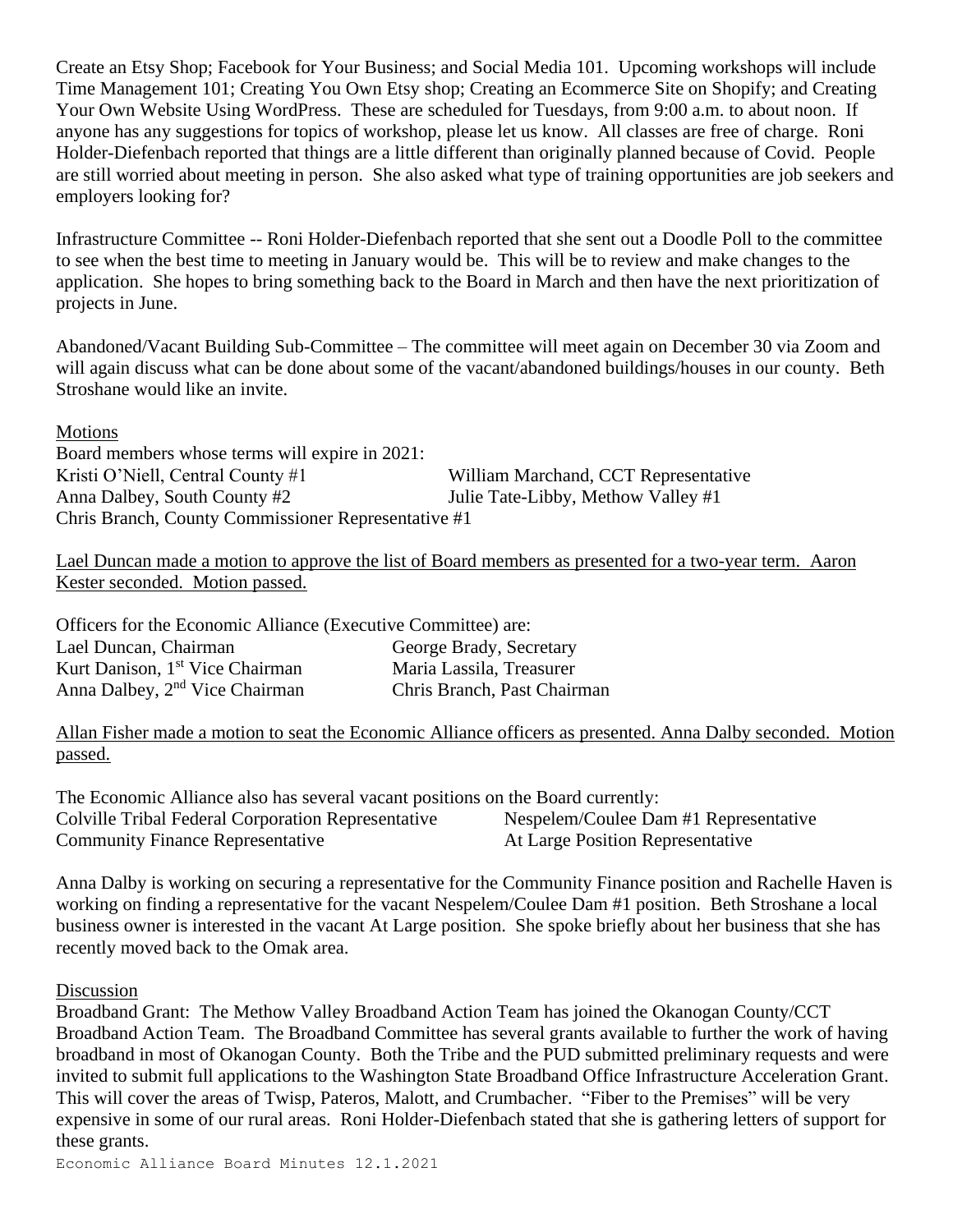SBRTC Grant: See report under Business Education. The America Corp volunteer started in November. Jason Flores works on Tuesday and Thursday. He can act as interpreter and will be converting the workshops into Spanish. We are still trying to get the word out about the current Economic Alliance workshops. We need to let people know how to access our services.

Loomis Fire Station: Roni Holder-Diefenbach reported that a consultant has been hired and he did a tour of the area and met with local fire district members and hopes to have feedback as well as maps and addresses of residents. It is hoped to have this contract wrapped up by March 2022.

January Meeting: Roni Holder-Diefenbach asked if the Board preferred to meet in person in January or have another Zoom meeting or even a hybrid meeting (part in person and part via Zoom). We had originally decided to have quarterly meetings in person, but because of the variants of Covid she wasn't sure if we should meet in person. Lael Duncan made a motion to do January's meeting via Zoom or if wanted can meet in person at the Economic Alliance office. Julie Tate-Libby seconded. Motion passed.

Contract Update: Roni Holder-Diefenbach reported that she has reached out to the county, OCTC, etc. to get new contracts in place by the first of the year.

News & Member Updates:

Lael Duncan spoke about Washington State Low Income Housing Alliance and getting additional funding. She also felt that we need to have more vocational training i.e., carpenters.

Kristi O'Neill stated that the Youth Build Program didn't take off in our area at the time and invited anyone to help Lael Duncan & Kristi O'Neill to push forward with training programs.

Roni Holder-Diefenbach reported that she is the new chairman for the NCW Workforce Development Council and Lisa Romine is the new director replacing Dave Peterson. Becky Day is the local representative for youth programs and vocational programs at WorkSource.

Chris Branch shared information from the Association of Counties and incorporating mental health with other health care. If anyone is interested to learn more, please contact him.

Chris Branch also shared that the county has purchased a new building for superior court with ARPA funds. The superior county has currently been meeting in the Agriplex at the Fairgrounds. The new site (old Forest Service Building in Okanogan) will help with capacity issues and security. They hope to move in by the end of the year. They are also bonding some of the funds to upgrade the building as well as some other county buildings. They have sent out a request for proposals to manage the ARPA.

Lael Duncan also stated that Okanogan County Community Action Council (OCCAC) has funding available to help people that are behind in rent or for mortgage payments. They also have funds available to help with utilities. She also stated that OCCAC is looking to hire case managers.

Meeting adjourned at 12:10 p.m. The next meeting is scheduled for January 22, 2022, via Zoom.

Respectfully submitted,

Carolyn Davis, Administrative Assistant